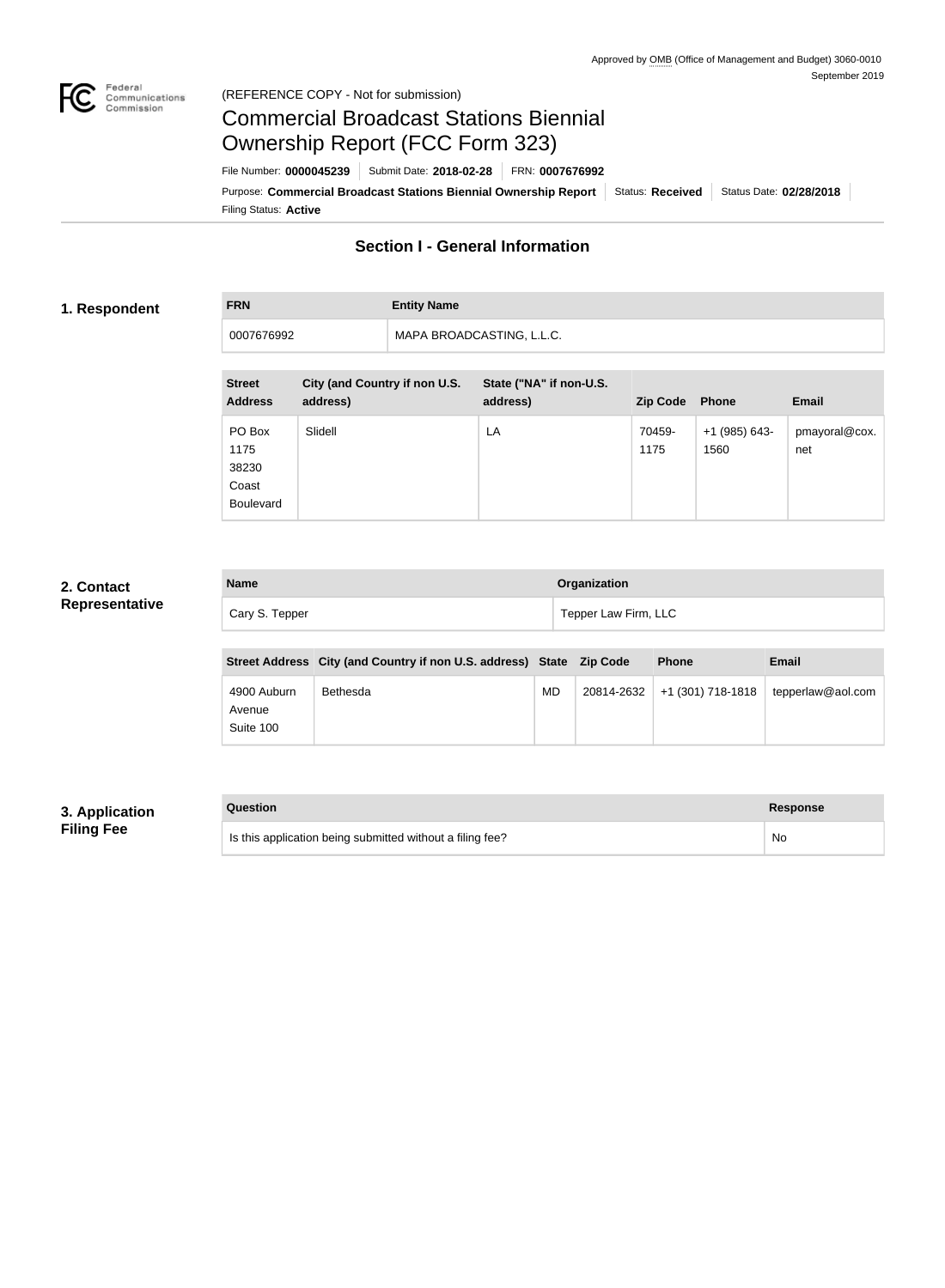| <b>Fees</b> | <b>Application Type</b> | <b>Form Number</b> | <b>Fee Code</b> | Quantity | <b>Fee Amount</b> | <b>Subtotal</b> |
|-------------|-------------------------|--------------------|-----------------|----------|-------------------|-----------------|
|             | Biennial                | Form 323           | <b>MAR</b>      |          | 85                | \$70.00         |
|             |                         |                    |                 |          | Total             | \$70.00         |

## **4. Nature of Respondent**

| (a) Provide the following information about the Respondent: |                           |  |
|-------------------------------------------------------------|---------------------------|--|
| <b>Relationship to stations/permits</b>                     | Licensee                  |  |
| <b>Nature of Respondent</b>                                 | Limited liability company |  |

**(b) Provide the following information about this report:**

| <b>Purpose</b> | Biennial                                                                                                                                                                               |
|----------------|----------------------------------------------------------------------------------------------------------------------------------------------------------------------------------------|
| "As of" date   | 10/01/2017                                                                                                                                                                             |
|                | When filing a biennial ownership report or validating<br>and resubmitting a prior biennial ownership report, this<br>date must be Oct. 1 of the year in which this report is<br>filed. |

### **5. Licensee(s) and Station(s)**

### **Respondent is filing this report to cover the following Licensee(s) and station(s):**

| Licensee/Permittee Name   | <b>FRN</b> |
|---------------------------|------------|
| MAPA BROADCASTING, L.L.C. | 0007676992 |
|                           |            |

| Fac. ID No. | <b>Call Sign</b> | City           | <b>State</b> | <b>Service</b> |
|-------------|------------------|----------------|--------------|----------------|
| 39849       | <b>WSLA</b>      | <b>SLIDELL</b> | LA           | AM             |

# **Section II – Biennial Ownership Information**

### **1. 47 C.F.R. Section 73.3613 and Other Documents**

Licensee Respondents that hold authorizations for one or more full power television, AM, and/or FM stations should list all contracts and other instruments set forth in 47 C.F.R. Section 73.3613(a) through (c) for the facility or facilities listed on this report. In addition, attributable Local Marketing Agreements (LMAs) and attributable Joint Sales Agreements (JSAs) must be disclosed by the licensee of the brokering station on its ownership report. If the agreement is an attributable LMA, an attributable JSA, or a network affiliation agreement, check the appropriate box. Otherwise, select "Other." Non-Licensee Respondents, as well as Licensee Respondents that only hold authorizations for Class A television and/or low power television stations, should select "Not Applicable" in response to this question.

| <b>Document Information</b>                     |                                                                                  |  |
|-------------------------------------------------|----------------------------------------------------------------------------------|--|
| Description of contract or instrument           | Articles of Organization                                                         |  |
| Parties to contract or instrument               | State of Louisiana                                                               |  |
| Date of execution                               | 04/1993                                                                          |  |
| Date of expiration                              | No expiration date                                                               |  |
| <b>Agreement type</b><br>(check all that apply) | Other<br><b>Agreement Type: Limited liability company formation</b><br>document. |  |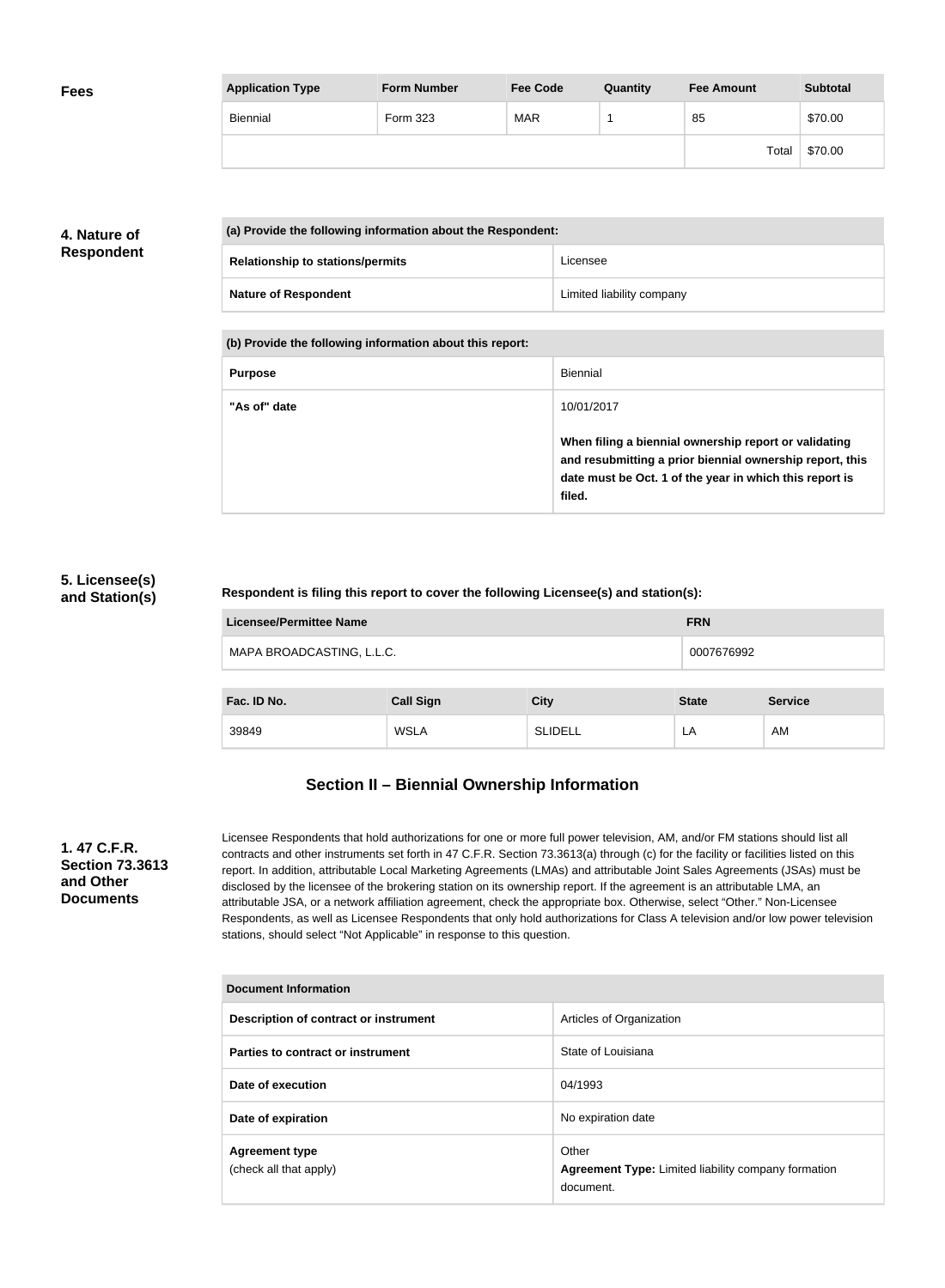**(a)** Ownership Interests. This Question requires Respondents to enter detailed information about ownership interests by generating a series of subforms. Answer each question on each subform. The first subform listing should be for the Respondent itself. If the Respondent is not a natural person, also list each of the officers, directors, stockholders, non-insulated partners, non-insulated members, and any other persons or entities with a direct attributable interest in the Respondent pursuant to the standards set forth in 47 C.F.R. Section 73.3555. (A "direct" interest is one that is not held through any intervening companies or entities.) List each interest holder with a direct attributable interest in the Respondent separately.

Leave the percentage of total assets (Equity Debt Plus) field blank for an interest holder unless that interest holder has an attributable interest in the Respondent solely on the basis of the Commission's Equity Debt Plus attribution standard, 47 C.F.R. Section 73.3555, Note 2(i).

In the case of vertical or indirect ownership structures, list only those interests in the Respondent that also represent an attributable interest in the Licensee(s) for which the report is being submitted.

Entities that are part of an organizational structure that includes holding companies or other forms of indirect ownership must file separate ownership reports. In such a structure do not report, or file a separate report for, any interest holder that does not have an attributable interest in the Licensee(s) for which the report is being submitted.

Please see the Instructions for further detail concerning interests that must be reported in response to this question.

The Respondent must provide an FCC Registration Number for each interest holder reported in response to this question. Please see the Instructions for detailed information and guidance concerning this requirement.

| <b>FRN</b>                                                                                                                       | 0007676992                                              |                       |                            |  |
|----------------------------------------------------------------------------------------------------------------------------------|---------------------------------------------------------|-----------------------|----------------------------|--|
| <b>Entity Name</b>                                                                                                               | MAPA BROADCASTING, L.L.C.                               |                       |                            |  |
| <b>Address</b>                                                                                                                   | PO Box                                                  | 1175                  |                            |  |
|                                                                                                                                  | <b>Street 1</b>                                         | 38230 Coast Boulevard |                            |  |
|                                                                                                                                  | <b>Street 2</b>                                         |                       |                            |  |
|                                                                                                                                  | <b>City</b>                                             | Slidell               |                            |  |
|                                                                                                                                  | State ("NA" if non-U.S.<br>address)                     | LA                    |                            |  |
|                                                                                                                                  | <b>Zip/Postal Code</b>                                  | 70459-1175            |                            |  |
|                                                                                                                                  | Country (if non-U.S.<br>address)                        | <b>United States</b>  |                            |  |
| <b>Listing Type</b>                                                                                                              | Respondent                                              |                       |                            |  |
| <b>Positional Interests</b><br>(check all that apply)                                                                            | Respondent                                              |                       |                            |  |
| <b>Tribal Nation or Tribal</b><br><b>Entity</b>                                                                                  | Interest holder is not a Tribal nation or Tribal entity |                       |                            |  |
| <b>Interest Percentages</b><br>(enter percentage values                                                                          | Voting                                                  | 0.0%                  | <b>Jointly Held?</b><br>No |  |
| from 0.0 to 100.0)                                                                                                               | <b>Equity</b>                                           | 0.0%                  |                            |  |
|                                                                                                                                  | <b>Total assets (Equity Debt</b><br>Plus)               | 0.0%                  |                            |  |
| Does interest holder have an attributable interest in one or more broadcast stations<br>No<br>that do not appear on this report? |                                                         |                       |                            |  |

**Ownership Information**

**Ownership Information**

| <b>FRN</b>  | 9990131110      |
|-------------|-----------------|
| <b>Name</b> | Paul G. Mayoral |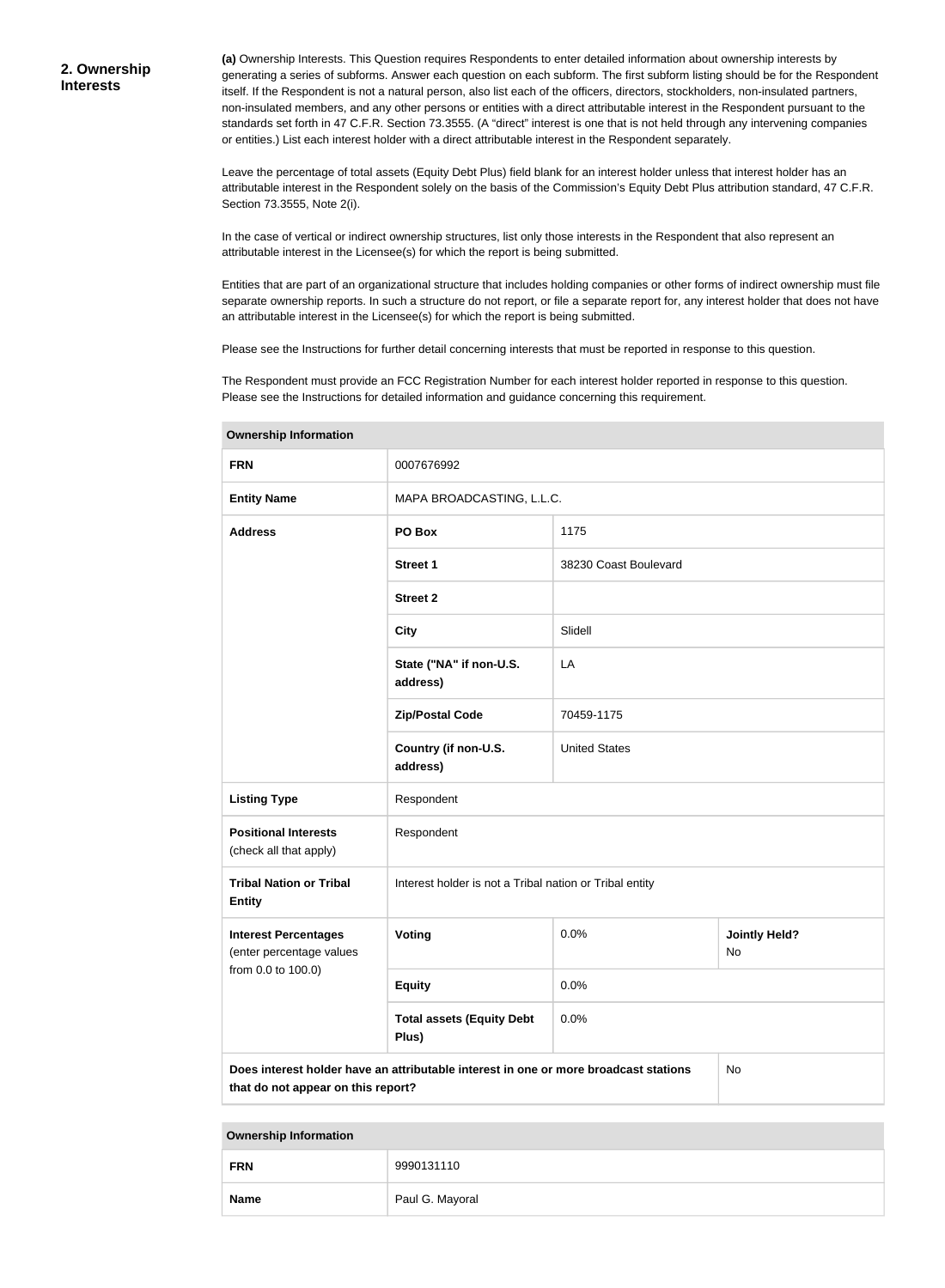| <b>Address</b>                                                                                            | PO Box                                                                               | 1175                 |                            |
|-----------------------------------------------------------------------------------------------------------|--------------------------------------------------------------------------------------|----------------------|----------------------------|
|                                                                                                           | <b>Street 1</b>                                                                      |                      |                            |
|                                                                                                           | <b>Street 2</b>                                                                      |                      |                            |
|                                                                                                           | <b>City</b>                                                                          | Slidell              |                            |
|                                                                                                           | State ("NA" if non-U.S.<br>address)                                                  | LA                   |                            |
|                                                                                                           | <b>Zip/Postal Code</b>                                                               | 70459-1175           |                            |
|                                                                                                           | Country (if non-U.S.<br>address)                                                     | <b>United States</b> |                            |
| <b>Listing Type</b>                                                                                       | Other Interest Holder                                                                |                      |                            |
| <b>Positional Interests</b><br>(check all that apply)                                                     | Officer, LC/LLC/PLLC Member                                                          |                      |                            |
| Citizenship, Gender,<br><b>Ethnicity, and Race</b><br><b>Information (Natural</b><br><b>Persons Only)</b> | <b>Citizenship</b>                                                                   | <b>US</b>            |                            |
|                                                                                                           | Gender                                                                               | Male                 |                            |
|                                                                                                           | <b>Ethnicity</b>                                                                     | Hispanic or Latino   |                            |
|                                                                                                           | Race                                                                                 | White                |                            |
| <b>Interest Percentages</b><br>(enter percentage values<br>from 0.0 to 100.0)                             | Voting                                                                               | 33.0%                | <b>Jointly Held?</b><br>No |
|                                                                                                           | <b>Equity</b>                                                                        | 33.0%                |                            |
|                                                                                                           | <b>Total assets (Equity Debt</b><br>Plus)                                            | 33.0%                |                            |
| that do not appear on this report?                                                                        | Does interest holder have an attributable interest in one or more broadcast stations |                      | No                         |

### **Ownership Information**

| <b>FRN</b>                                                                        | 9990131112                          |                      |
|-----------------------------------------------------------------------------------|-------------------------------------|----------------------|
| <b>Name</b>                                                                       | Madeline M. Root                    |                      |
| <b>Address</b>                                                                    | PO Box                              | 1175                 |
|                                                                                   | <b>Street 1</b>                     |                      |
|                                                                                   | <b>Street 2</b>                     |                      |
|                                                                                   | <b>City</b>                         | Slidell              |
|                                                                                   | State ("NA" if non-U.S.<br>address) | LA                   |
|                                                                                   | <b>Zip/Postal Code</b>              | 70459-1175           |
|                                                                                   | Country (if non-U.S.<br>address)    | <b>United States</b> |
| <b>Listing Type</b>                                                               | Other Interest Holder               |                      |
| <b>Positional Interests</b><br>(check all that apply)                             | LC/LLC/PLLC Member                  |                      |
| Citizenship, Gender,<br><b>Ethnicity, and Race</b><br><b>Information (Natural</b> | Citizenship                         | <b>US</b>            |
|                                                                                   | Gender                              | Female               |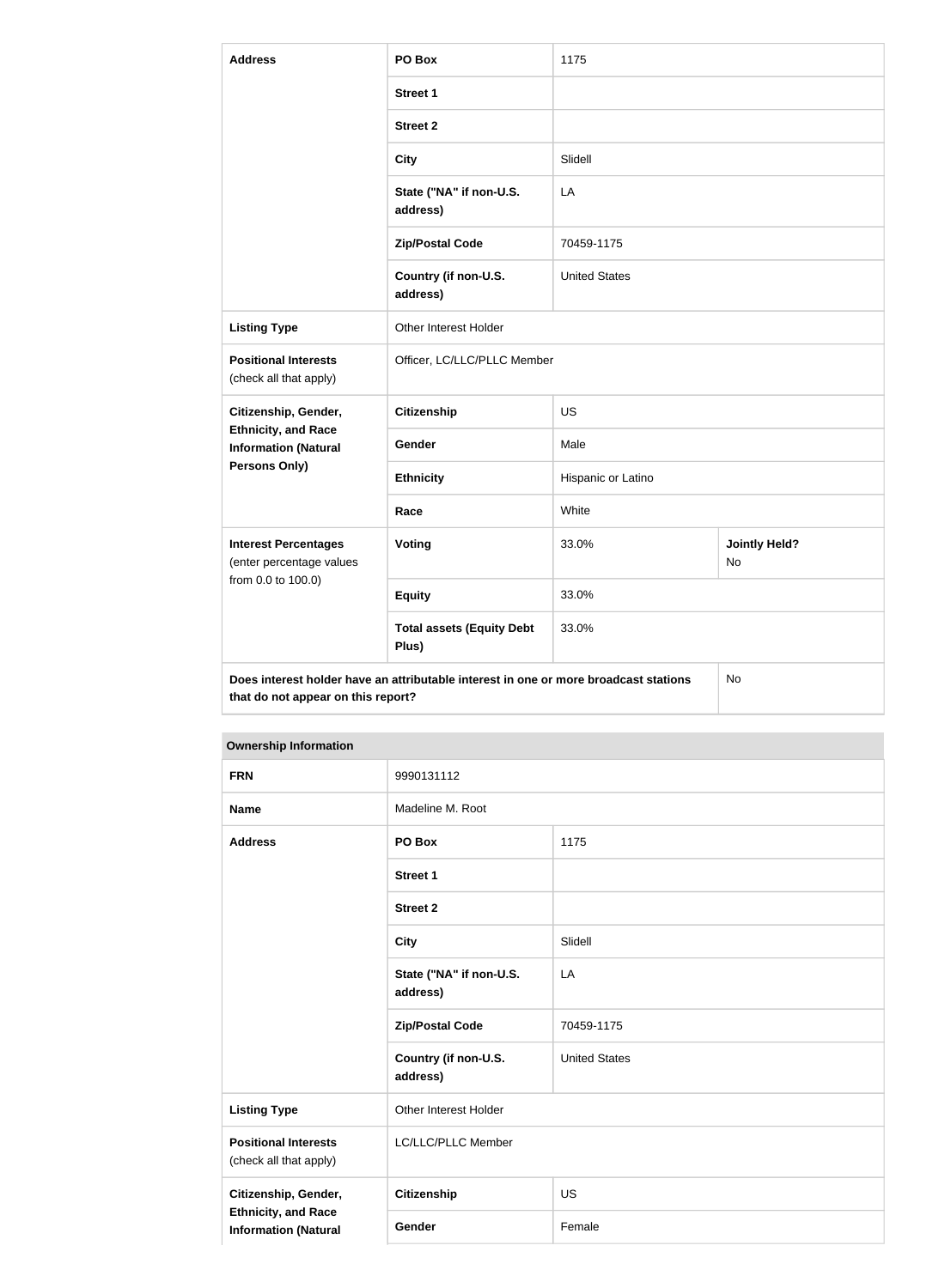| Persons Only)                                                                                                                                                                                                                                                                                                                                                                                                                                                                                                                                                                                                                                    | <b>Ethnicity</b>                                                                                                                                                                                                                                                                                                  | Hispanic or Latino |                            |
|--------------------------------------------------------------------------------------------------------------------------------------------------------------------------------------------------------------------------------------------------------------------------------------------------------------------------------------------------------------------------------------------------------------------------------------------------------------------------------------------------------------------------------------------------------------------------------------------------------------------------------------------------|-------------------------------------------------------------------------------------------------------------------------------------------------------------------------------------------------------------------------------------------------------------------------------------------------------------------|--------------------|----------------------------|
|                                                                                                                                                                                                                                                                                                                                                                                                                                                                                                                                                                                                                                                  | Race                                                                                                                                                                                                                                                                                                              | White              |                            |
| <b>Interest Percentages</b><br>(enter percentage values                                                                                                                                                                                                                                                                                                                                                                                                                                                                                                                                                                                          | Voting                                                                                                                                                                                                                                                                                                            | 67.0%              | <b>Jointly Held?</b><br>No |
| from 0.0 to 100.0)                                                                                                                                                                                                                                                                                                                                                                                                                                                                                                                                                                                                                               | <b>Equity</b>                                                                                                                                                                                                                                                                                                     | 67.0%              |                            |
|                                                                                                                                                                                                                                                                                                                                                                                                                                                                                                                                                                                                                                                  | <b>Total assets (Equity Debt</b><br>Plus)                                                                                                                                                                                                                                                                         | 67.0%              |                            |
| that do not appear on this report?                                                                                                                                                                                                                                                                                                                                                                                                                                                                                                                                                                                                               | Does interest holder have an attributable interest in one or more broadcast stations                                                                                                                                                                                                                              |                    | <b>No</b>                  |
| If "No," submit as an exhibit an explanation.                                                                                                                                                                                                                                                                                                                                                                                                                                                                                                                                                                                                    | (b) Respondent certifies that any interests, including equity, financial, or voting<br>interests, not reported in this filing are non-attributable.                                                                                                                                                               |                    | Yes                        |
|                                                                                                                                                                                                                                                                                                                                                                                                                                                                                                                                                                                                                                                  |                                                                                                                                                                                                                                                                                                                   |                    |                            |
| filed, as defined in 47 C.F.R. Section 73.3555?<br>EITHER the subform OR the spreadsheet option below.<br>submit should use the spreadsheet option.                                                                                                                                                                                                                                                                                                                                                                                                                                                                                              | (c) Does the Respondent or any reported interest holder<br>hold an attributable interest in any newspaper entities in<br>the same market as any station for which this report is<br>If "Yes," provide information describing the interest(s), using<br>Respondents with a large number (50 or more) of entries to | No.                |                            |
| Spreadsheet format with the appropriate structure that is<br>use the spreadsheet option to complete this question<br>(including templates to start with), please Click Here.                                                                                                                                                                                                                                                                                                                                                                                                                                                                     | NOTE: Spreadsheets must be submitted in a special XML<br>specified in the documentation. For instructions on how to                                                                                                                                                                                               |                    |                            |
| If using the subform, leave the percentage of total assets<br>(Equity Debt Plus) field blank for an interest holder unless<br>that interest holder has an attributable interest in the<br>newspaper entity solely on the basis of the Commission's<br>Equity Debt Plus attribution standard, 47 C.F.R. Section<br>73.3555, Note 2(i). If using an XML Spreadsheet, enter "NA"<br>into the percentage of total assets (Equity Debt Plus) field<br>for an interest holder unless that interest holder has an<br>attributable interest in the newspaper entity solely on the<br>basis of the Commission's Equity Debt Plus attribution<br>standard. |                                                                                                                                                                                                                                                                                                                   |                    |                            |
| The Respondent must provide an FCC Registration Number<br>for each interest holder reported in response to this<br>question. Please see the Instructions for detailed information<br>and guidance concerning this requirement.                                                                                                                                                                                                                                                                                                                                                                                                                   |                                                                                                                                                                                                                                                                                                                   |                    |                            |

**(d) Are any of the individuals listed as an attributable interest holder in the Respondent married to each other or related to each other as parentchild or as siblings?** Yes

If "Yes," provide the following information for each such the relationship.

### **Family Relationships**